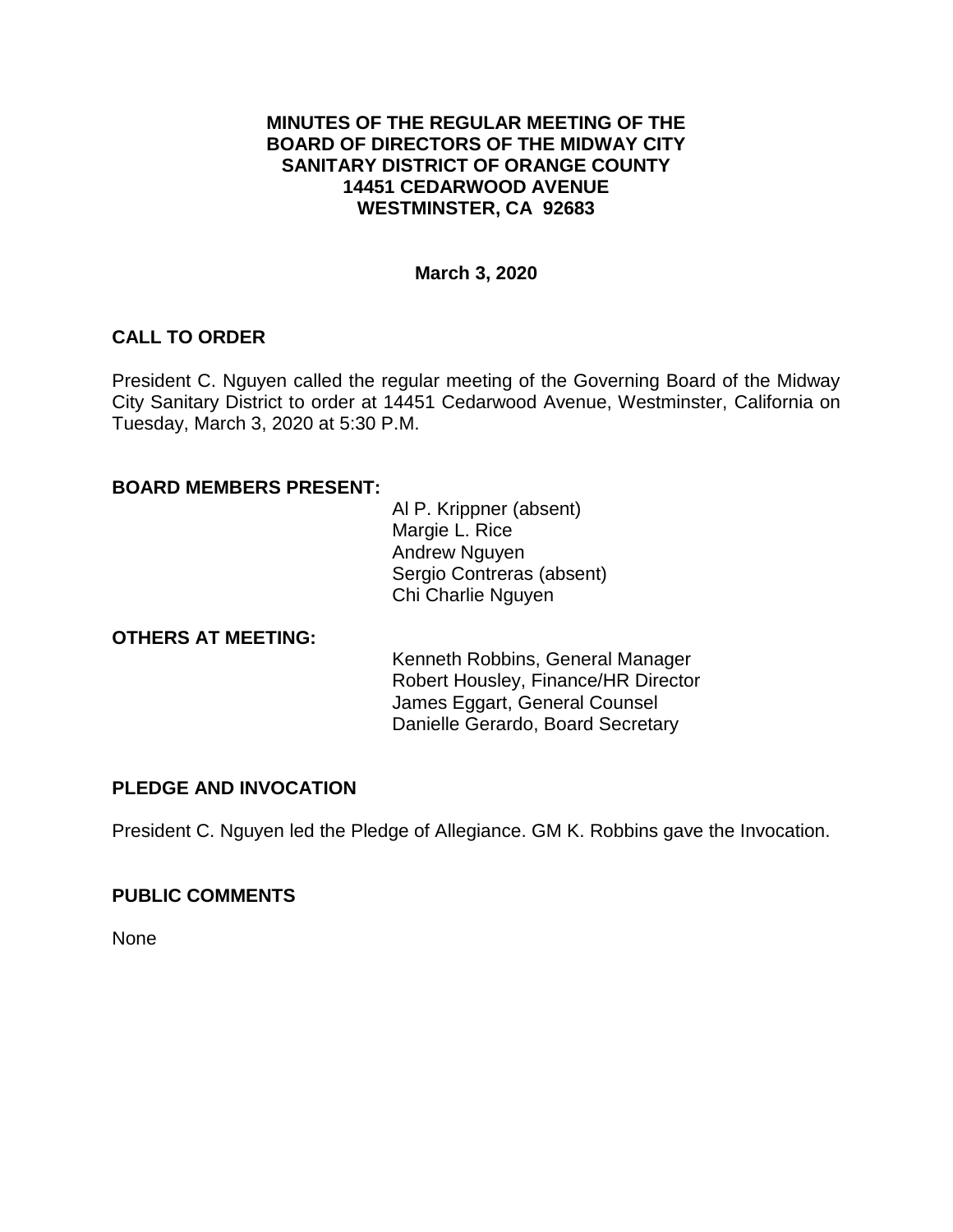# **APPROVAL OF THE MINUTES OF THE REGULAR MEETING OF FEBRUARY 18,**

A motion was made by Director A. Nguyen, seconded by Director M. Rice, to approve the minutes of the regular meeting of February 4, 2020. The motion was approved by the following 3-0 vote:

AYES: A. Nguyen, C. Nguyen and M. Rice NAYS: ABSTAIN: ABSENT: S. Contreras, A. Krippner

### **APPROVAL OF EXPENDITURES**

#### A. Demands in the amount of \$ 293,813.22

| #               | CK# Date        |           | <b>AMOUNT</b>       | <b>VENDOR</b>                            | <b>MEMO</b>                                                                                   |
|-----------------|-----------------|-----------|---------------------|------------------------------------------|-----------------------------------------------------------------------------------------------|
|                 |                 |           |                     |                                          |                                                                                               |
| 1               |                 |           |                     | CHECKS:                                  |                                                                                               |
| 2               | $11208$ 2/12 \$ |           |                     | 851.62 Felicia Garcia-Camarena           | Claim Incident 1/20/20                                                                        |
| 3               | $11209$ 2/18 \$ |           |                     | 218.34 AT&T Mobility                     | Cell Phone Service for January 2020                                                           |
| 4               | $11210$ 2/18    |           | \$                  | 750.00 Ayala's Car Wash                  | Fleet Truck Washes on 2/10, 2/17                                                              |
| 5               | $11211$ 2/18    |           | \$                  | 1,560.45 Bodyworks Equipment             | Cylinder for NG-7 and re-stock hydraulic hoses and springs                                    |
| 6               | $11212$ 2/18    |           | \$                  | 263.45 Cintas                            | Uniform Services for 2/13/2020                                                                |
| $\overline{7}$  | $11213$ 2/18    |           | \$                  | 38,600.00 City of Westminster            | Adjust Manholes FY 2018-2019                                                                  |
| 8               | $11214$ 2/18    |           | \$                  | 171.01 City of Westminster               | Water Service for January 2020 (District Offices, Maint. Shop, Wash Rack)                     |
| 9               | $11215$ 2/18    |           | -\$                 |                                          | 15.00 County of Orange Auditor-Control Parcel Correction Fee (APN #099-554-23 Refund)         |
| 10              | $11216$ 2/18    |           | -\$                 | 93,963.53 CR Transfer Inc                | Solid Waste and Organics Tonnage Fees 1/16/2020 through 1/31/2020                             |
| $\overline{11}$ | $11217$ 2/18    |           | \$                  | 2,646.06 Cummins Sales & Service         | In-Site Renewal, Restock (13) Kit, Spark Plug (11) Ext, Ignition Coil (10) engine rocker seal |
| 12              | $11218$ 2/18    |           | \$                  | 1,202.25 Diniech                         | Public Outreach-MCSD Door hangers for clean-up events                                         |
| 13              | $11219$ 2/18    |           | \$                  | 138.25 SoCal Gas                         | District Offices, Maintenance Shop, & Wash Rack Usage Fees for January 2020                   |
| 4               | 11220 2/18      |           | - \$                | 1,612.00 HB Staffing                     | Temporary Employee Services Week Ending 02/09/2020                                            |
| 15              | 11221           | $2/18$ \$ |                     | 20.84 Hillco Fastener Warehouse Inc      | Restock (90) Washers, nuts & rivets                                                           |
| 16              | $11222$ 2/18 \$ |           |                     | 964.46 Los Angeles Freightliner          | NG-4 right side driver mirror, NG-3 turn signal                                               |
| 17              | $11223$ 2/18    |           | \$                  | 150.00 Pitney Bowes/Purchase Power       | Postage for Postage Machine January 2019                                                      |
| 18              | $11224$ 2/18 \$ |           |                     | 61.68 <b>RAYCOM</b>                      | Re-stock 2 way radio antenna                                                                  |
| 19              | $11225$ 2/18 \$ |           |                     | 4,048.14 Reliable Monitoring Services    | Yard gas detection system and repairs                                                         |
| 20              | 11226 2/18      |           | \$                  | 710.50 Rutan & Tucker, LLP               | Personnel Legal Services for January 2020                                                     |
| 21              | 11227           | 2/18      | \$                  | 1,053.99 TEC of California               | Re-stock brake pads & hose clamps                                                             |
| $\overline{2}$  | $11228$ 2/18    |           | \$<br>1,900.00 VNCR |                                          | Talkshow: 20 minutes (3) 1/17/20-1/25/20                                                      |
| 22              |                 |           |                     | \$ 150,901.57 CHECKS SUBTOTAL            |                                                                                               |
| 23              |                 |           |                     |                                          |                                                                                               |
| 24              |                 |           |                     | <b>PAYROLL</b>                           |                                                                                               |
| 25              | ACH             | 2/25      | \$                  | 64,936.75 Paychex                        | Employee Payroll - Checks, Taxes, & Direct Deposits                                           |
| 26              | <b>ACH</b>      | 2/25      | \$                  | 3,524.76 Nationwide Retirement Solutions | 457 Deferred Compensation (100% Paid By Employees)                                            |
| 27              | ACH             | 2/25      | -\$                 | 560.00 Nationwide Retirement Solutions   | 457 Roth (100% Paid By Employees)                                                             |
| 28<br>30        |                 |           | s                   | 69,021.51 PAYROLL SUBTOTAL               |                                                                                               |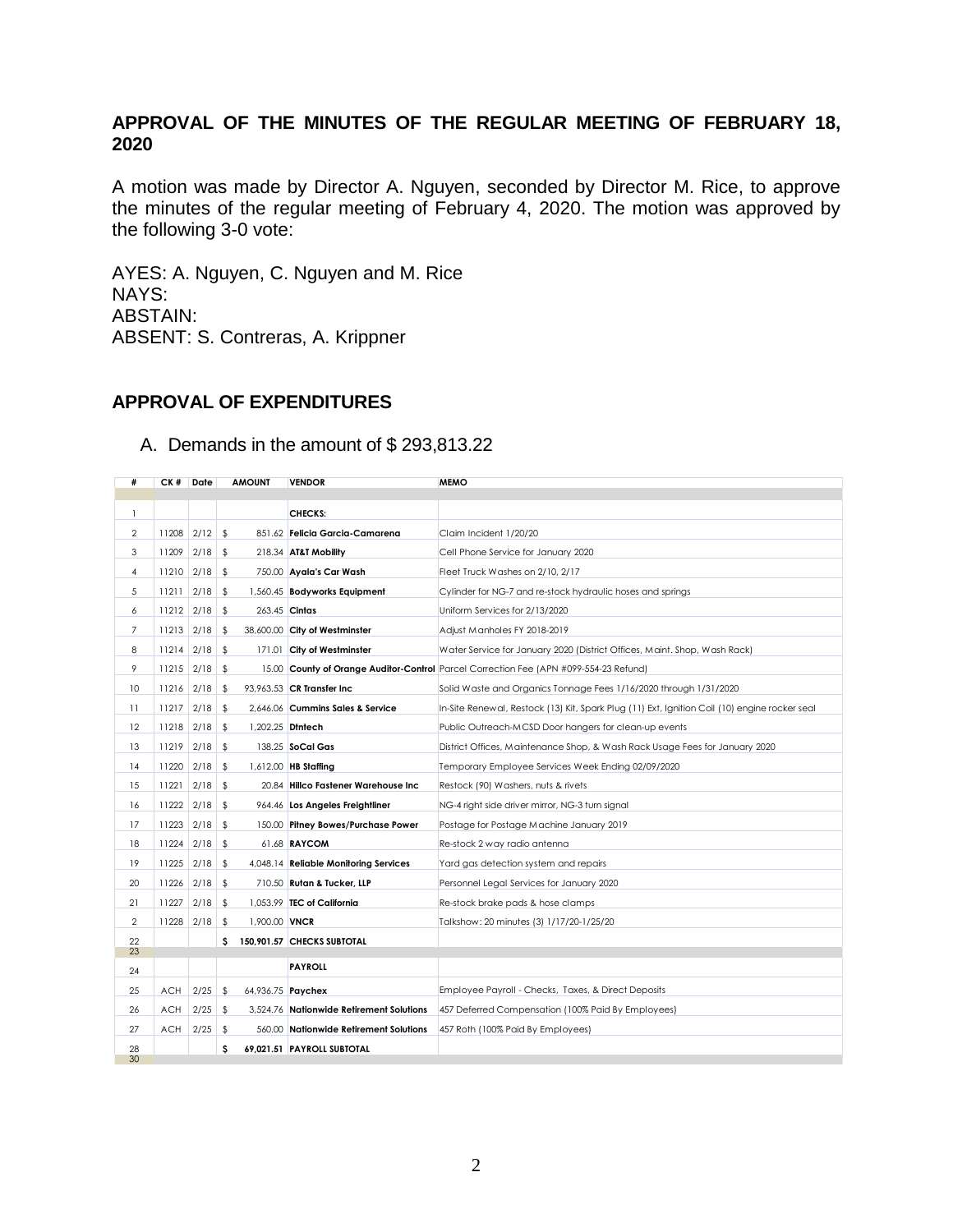| 30 |            |           |    |                   |                                                                          |                                                                      |  |
|----|------------|-----------|----|-------------------|--------------------------------------------------------------------------|----------------------------------------------------------------------|--|
| 31 |            |           |    |                   | <b>ACH PAYMENTS</b>                                                      |                                                                      |  |
| 32 | <b>ACH</b> | $2/26$ \$ |    | 14.188.26 CalPERS |                                                                          | Retirement Contributions for 2/10/2020-02/23/2020                    |  |
|    | <b>ACH</b> | 3/1       | \$ | 54.116.49 CalPERS |                                                                          | Active Employee and Retiree Health Insurance Premiums for March 2020 |  |
|    | <b>ACH</b> | 3/1       | \$ | 5.585.39 CalPERS  |                                                                          | Board of Directors Health Insurance Premiums for March 2020          |  |
| 33 |            |           | s  |                   | 73.890.14 ACH TRANSFERS SUBTOTAL                                         |                                                                      |  |
| 34 |            |           |    |                   |                                                                          |                                                                      |  |
| 35 |            |           | s  |                   | 293,813.22 TOTAL EXPENDITURES (HANDCUT, REGULAR, PAYROLL, ACH TRANSFERS) |                                                                      |  |
| 36 |            |           |    |                   |                                                                          |                                                                      |  |
| 37 |            |           |    |                   | <b>BANK TRANSFERS</b>                                                    |                                                                      |  |
| 38 |            |           | S. | 159,000.00 LAIF   |                                                                          | Transfer Funds from LAIF to Union Bank Checking Account              |  |

A motion was made by Director M. Rice, seconded by Director A. Nguyen, to approve the expenditures in the amount of \$ 293,813.22. The motion was approved by the following 3-0 vote:

AYES: A. Nguyen, C. Nguyen and M. Rice NAYS: ABSTAIN: ABSENT: S. Contreras, A. Krippner

### **REPORTS**

### **Report of President**

President C. Nguyen reported that he was concerned about Director A. Krippner's health, but that he spoke with his wife Loretta, who said that she is hoping he will be able to return in April.

Finance/HR Director R. Housley confirmed that he received the same information from Director A. Krippner's wife.

#### **Report of General Manager**

GM K. Robbins reported that staff is looking into a pilot program for a fire suppression system that would be installed inside one of the District's trucks. This is due to all the recent fires due to batteries and should cost roughly \$6,500.

GM K. Robbins reported that the bulky item program is booked out three weeks at this time and that the District has already taken in over 500 mattresses for the year. He stated that the District may need to consider charging for this service and/or hire additional employees to help with the program.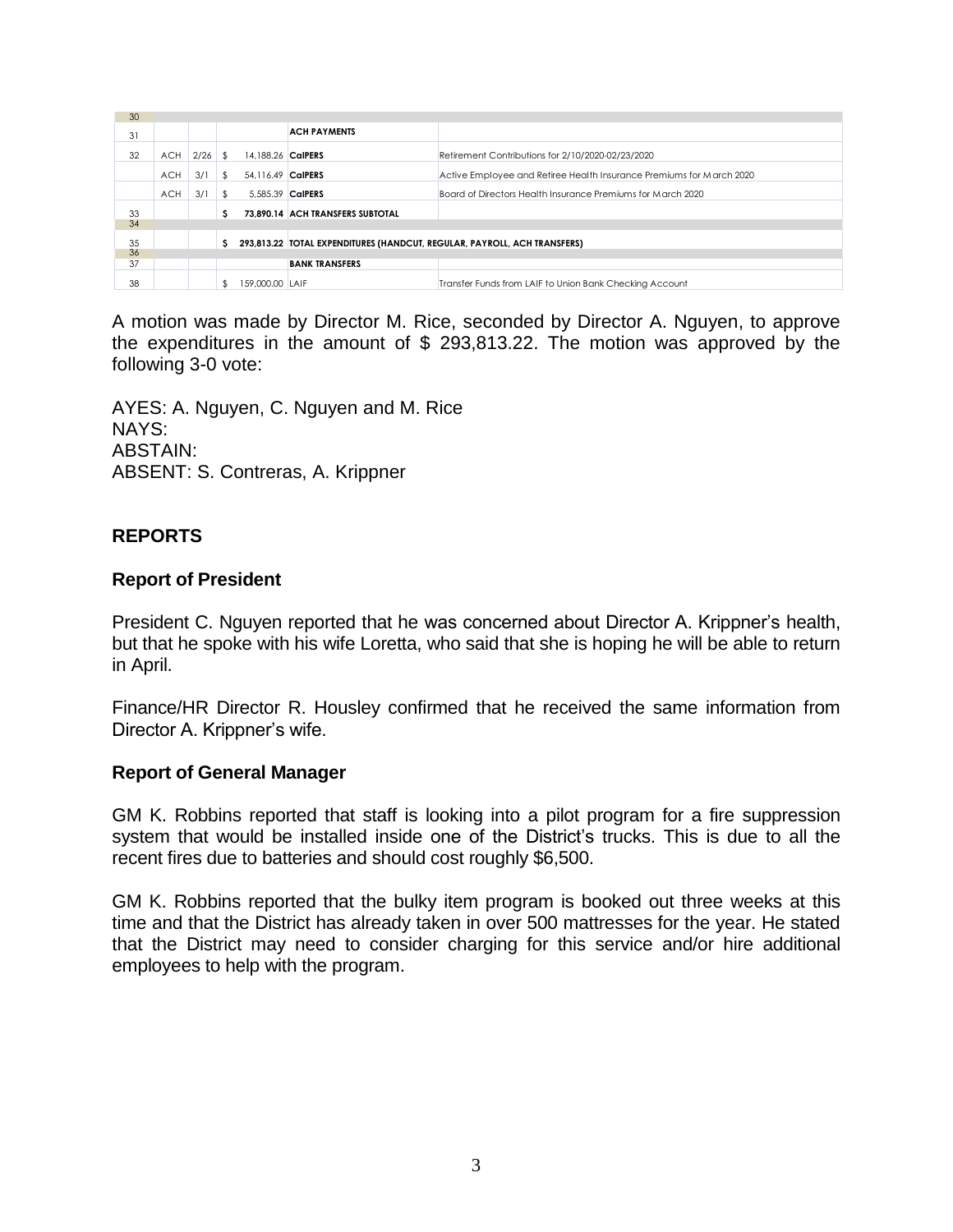### **Report from the Orange County Sanitation District (OCSD) Meetings on February 19 and 26, 2020**

Director A. Nguyen reported that at the February 19 meeting, the new 2020-2021 budget and purchase orders were discussed and at the February 26 meeting, there was recognition of employees and discussion of two lawsuits during a closed session.

### **CONSENT CALENDAR**

None

### **OLD BUSINESS**

None

### **NEW BUSINESS**

A. Discussion and Consideration to Approve Purchase of New Tire Mounting Machine for Fleet Maintenance Department

A report of a summary of Staff's recommendation was provided and considered by the Board. A motion was made by President C. Nguyen, seconded by Director A. Nguyen, to approve the purchase of a new tire mounting machine for the fleet maintenance department from Daniel's Tires in the amount of \$17,194.75. The motion was approved by the following 3-0 vote:

AYES: A. Nguyen, C. Nguyen and M. Rice NAYS: ABSTAIN: ABSENT: S. Contreras, A. Krippner

B. Consider Approval of Fiscal Year 2019-2020 Budget Adjustments No. 1

Finance/HR Director R. Housley reviewed the proposed budget adjustments.

A report of a summary of Staff's recommendation was provided and considered by the Board. A motion was made by President C. Nguyen, seconded by Director M. Rice, to approve the Fiscal Year 2019-2020 Budget Adjustments No. 1. The motion was approved by the following 3-0 vote: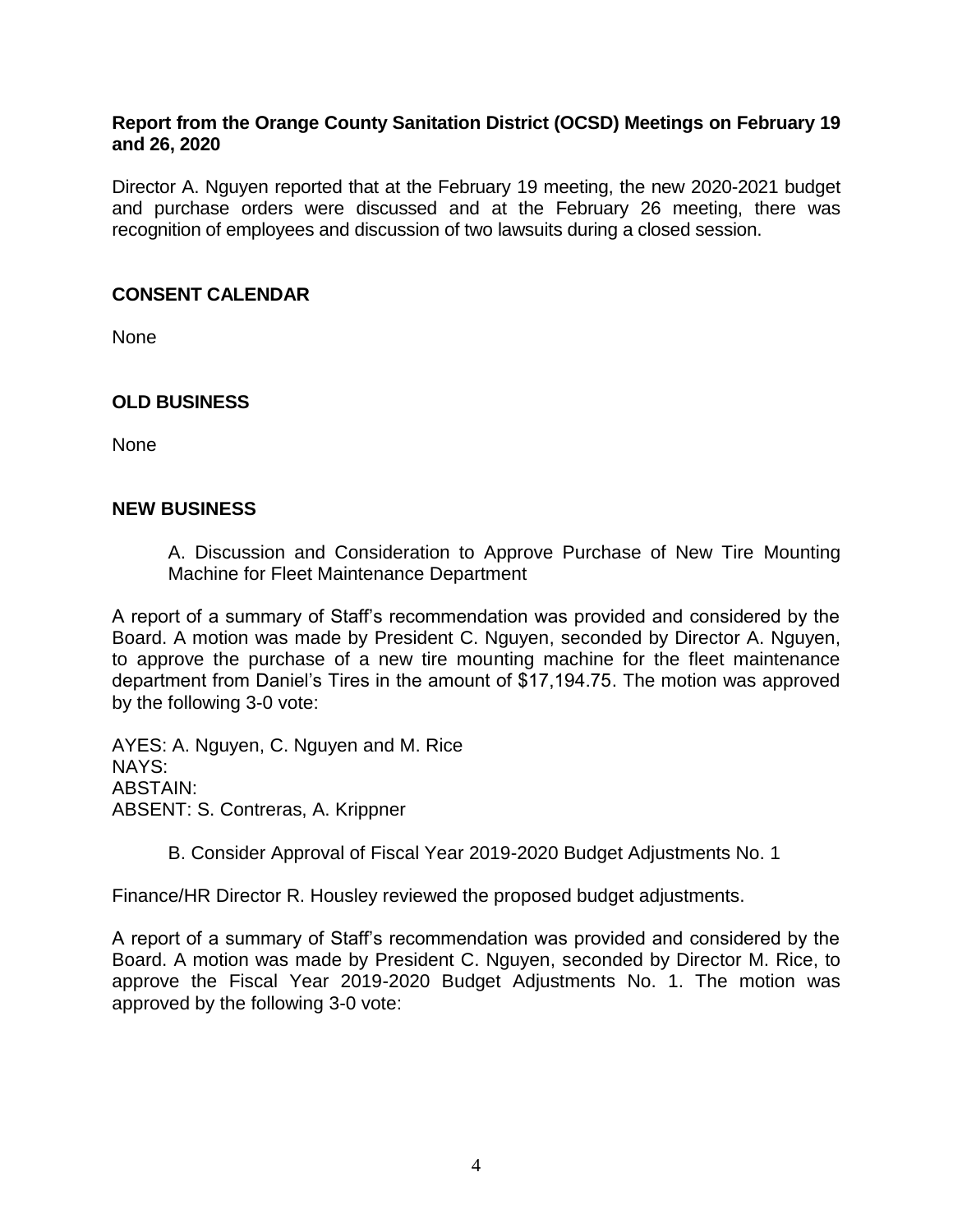AYES: A. Nguyen, C. Nguyen and M. Rice NAYS: ABSTAIN: ABSENT: S. Contreras, A. Krippner

> C. Consider Establishing a Policy Regarding Board of Director Absences and Attendance at Meetings

General Counsel James Eggart stated that at the last few meetings, there were questions and concerns expressed by Directors relating to meeting attendance and absences and that he was directed at the last meeting to bring something back for discussion in response to questions raised about obligations of Directors and the District. He stated that in researching State laws, there are very few rules that govern these things and it is left to the local agency Boards to establish policies. Government Code section 1770 is the only State law that talks about what happens if a Director is absent for a long period of time. Under some circumstances that could result in the Director vacating his/her elected office and that the District does not have a policy regarding this issue.

General Counsel James Eggart explained that in order to spur a discussion regarding this issue, he put together some language that could go into a policy if the Board was inclined to adopt one. The draft policy addresses attendance at Board meetings, Directors' attendance at other meetings (as in appointees to other Boards), the use of teleconferencing for Board and subcommittee meetings, prolonged absences, and Government Code section 1770's provisions regarding vacation of office. He stated that with regard to the teleconferencing, the draft policy provides that an individual Director is entitled to two teleconference meetings per year at the Director's request and after that it requires Board approval. As to absences, the draft policy states that Directors have an obligation to keep the District informed if they believe that they are going to be absent for an extended period of time.

Director M. Rice stated that she was concerned about Director S. Contreras as well because he had missed a few meetings. She stated that this is supposed to be a five member Board and that it is her opinion that if people cannot attend they need to get off the Board unless they have a really good reason such as a death in the family or they are ill.

President C. Nguyen asked whether Director S. Contreras called in to let the General Manager know that he would be out for tonight's meeting.

GM K. Robbins stated that he did not call in today but that he mentioned last week that he might not make it to tonight's meeting.

Director M. Rice asked how many meetings he has missed. She stated that it was too many, that she really likes Director S. Contreras but that he was elected and it's not fair to the rest of the Board. She stated that she feels the same about Director A. Krippner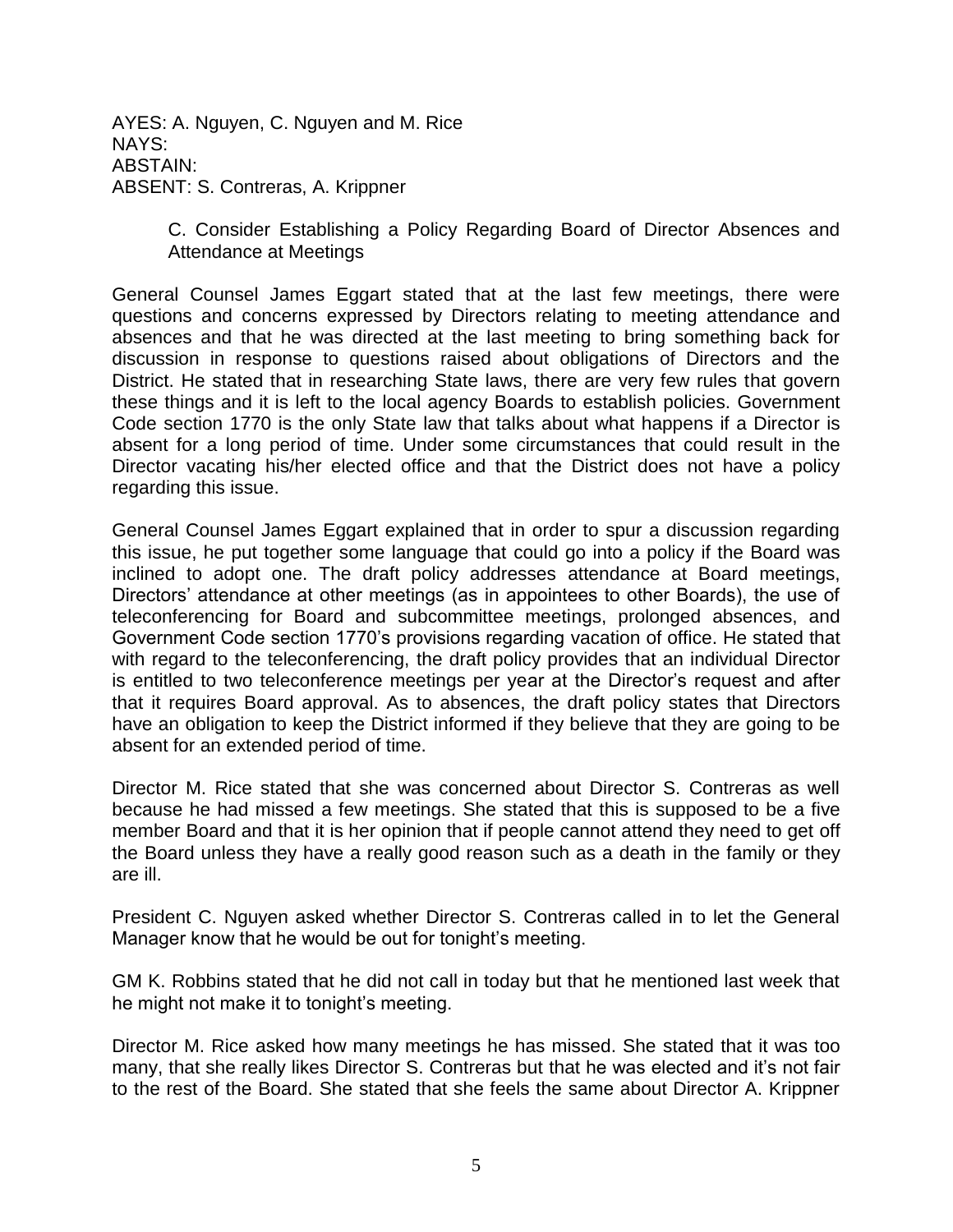and that if he cannot be in attendance at Board meetings they should let the General Manager know because they were elected to office and it is their responsibility to be at the meetings, or give a good reason why they were not.

General Counsel James Eggart stated that the draft policy that he drafted for review reads so that there is an expectation for the Directors to attend meetings and they would need to give advance notice if they would not be at a meeting and to provide a reason, and that the reason would be noted and reported in the minutes. He stated that if the reason was not acceptable to the Board, it would also be noted in the minutes.

Director M. Rice stated that the reason needs to be acceptable. She stated that being out campaigning somewhere else was not acceptable to her.

General Counsel James Eggart stated that the draft policy would state that an absent Director should provide the reason for the absence to the General Manager, who would report it out in at the meeting, which would go into the minutes of the meeting.

Director A. Nguyen stated that he feels that any absence needs to be reported to the General Manager.

General Counsel James Eggart stated that the Board can adopt a policy if desired, but needs to do it by resolution, and that if they wanted to adopt this policy, he would need to bring back a resolution for adoption at the next meeting. Regarding teleconferencing, the draft states that a Director can participate in a Board meeting by teleconference twice a year without prior approval by the Board and it would require them to notify the General Manager five days in advance in order to arrange it. It also states that the Director cannot Chair a meeting via teleconference and there is language that states that if either party cannot hear, the Chair can terminate the teleconference meeting. General Counsel James Eggart stated that there is also language regarding if you are the primary appointee at a subcommittee meeting, to let the General Manager know in advance so that he can notify the Alternate. The final item is regarding prolonged absences and states if the Director will be out for an extended length of time (more than 30 days) that he/she has an obligation to notify the Board through the General Manager of the length they anticipate to be out and the reasons and circumstances.

Discussion ensued regarding the draft policy and the consensus was to move forward.

A report of a summary of Staff's recommendation was provided and considered by the Board. A motion was made by Director M. Rice, seconded by Director A. Nguyen, to direct General Counsel James Eggart to prepare a resolution for adoption of a policy consistent with the draft that was reviewed by the Board. The motion was approved by the following 3-0 vote: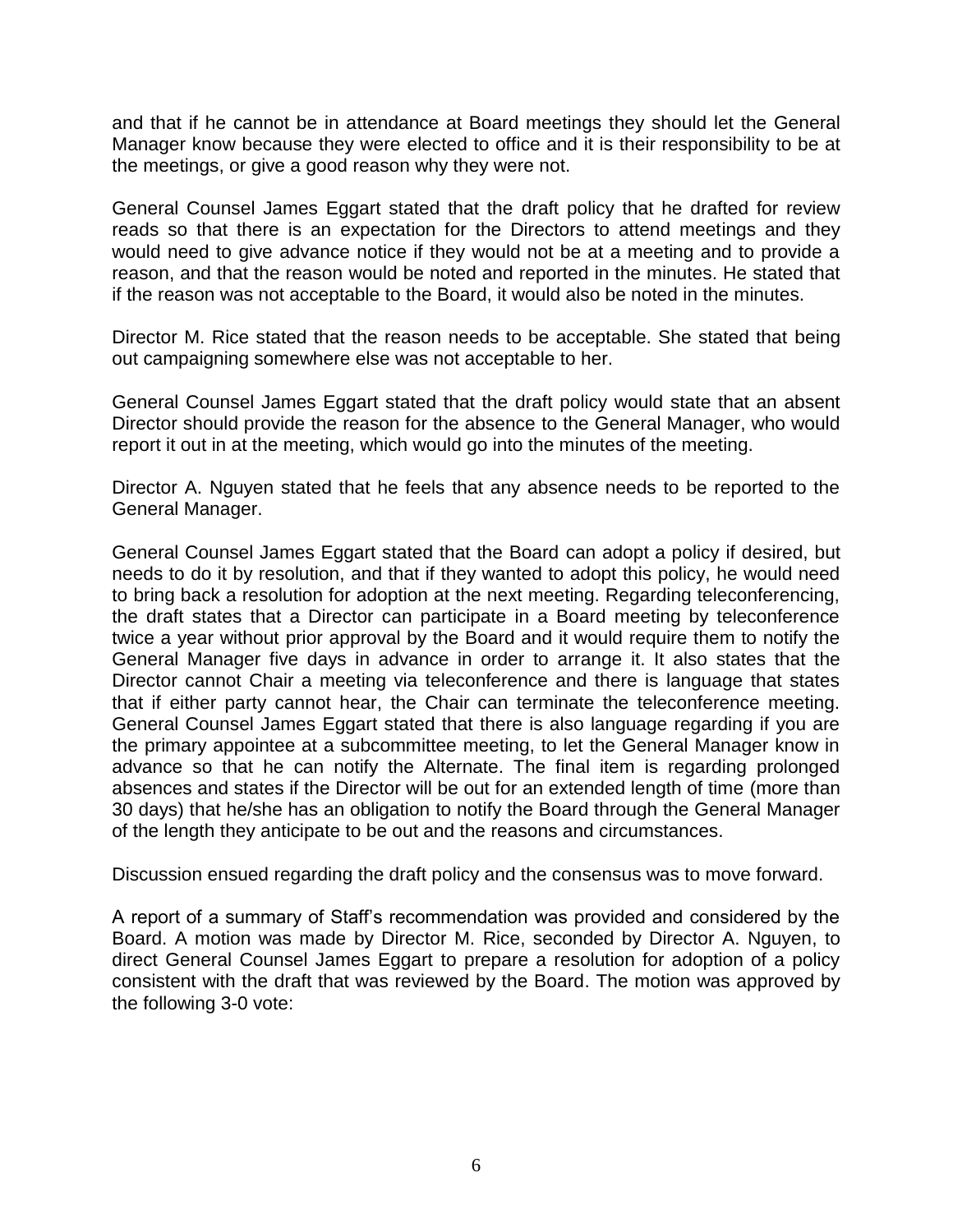AYES: A. Nguyen, C. Nguyen and M. Rice NAYS: ABSTAIN: ABSENT: S. Contreras, A. Krippner

### **INFORMATIONAL ITEMS**

None

### **BOARD CONCERNS/COMMENTS**

Director M. Rice stated that she needed help getting transportation to and from LAX for the Waste Expo in May.

Director M. Rice stated that OCSD sent her a really beautiful and interesting book and she was enjoying reading it.

## **GM/STAFF CONCERNS/COMMENT**

Director R. Housley reminded everyone that there was a budget meeting/workshop next Tuesday, March 10, 2020 at 5:30 P.M.

### **GENERAL COUNSEL CONCERNS/COMMENTS**

General Counsel James Eggart requested direction from the Board regarding whether it wished to agendize for future discussion consideration of a policy related to payment of health benefits for Directors during periods of absence. Director Rice was in favor of doing so. Directors A. Nguyen and President C. Nguyen were not in favor of doing so. As a majority of Directors present were not in favor of agendizing this matter for discussion, there was not Board direction to do so.

General Counsel James Eggart stated that he was available to attend next Tuesday's budget meeting if needed.

The Board consensus was that it was not necessary for General Counsel to attend as no decisions would be made.